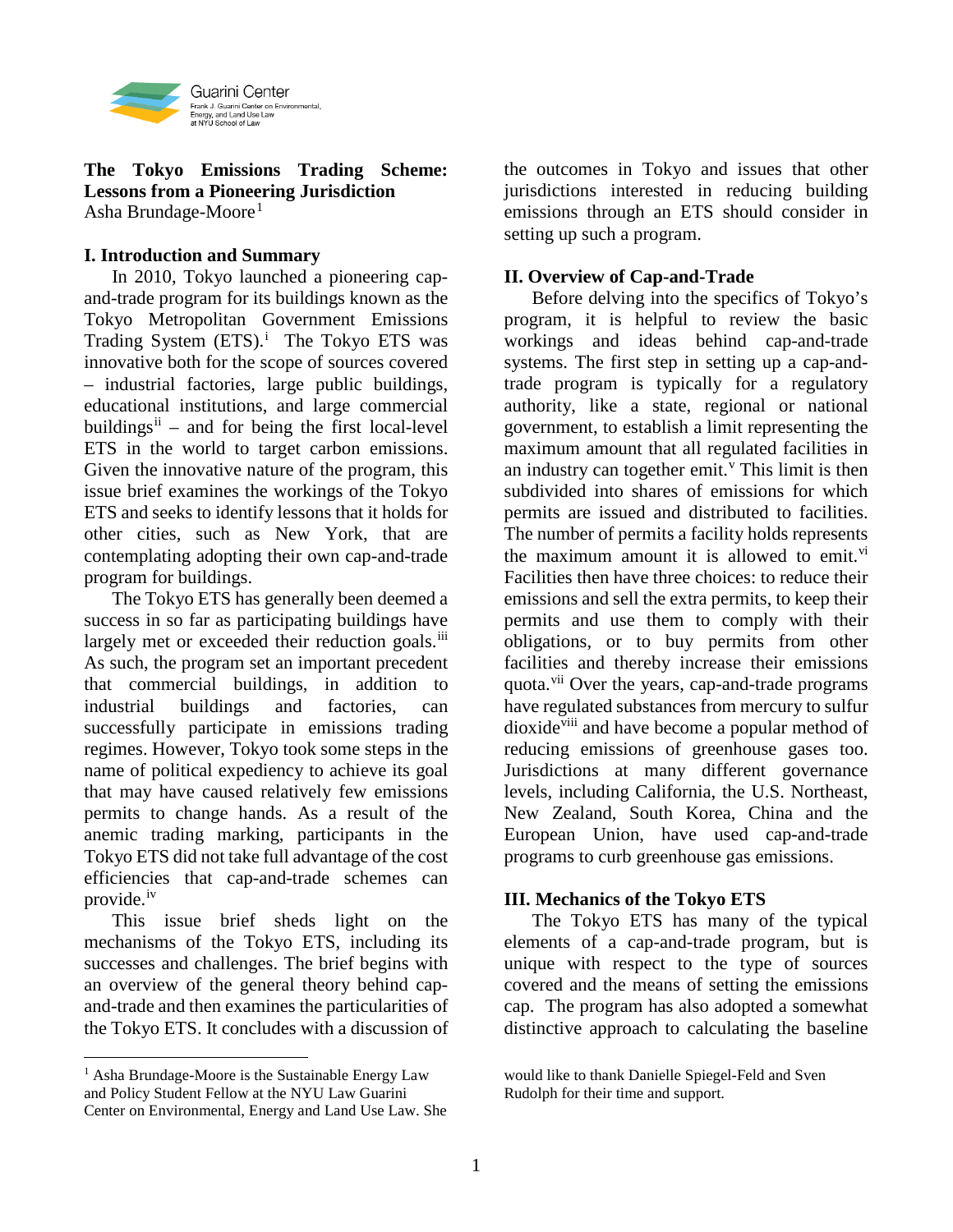

against which emissions reductions are measured, and involves some unusual enforcement mechanisms, which may reflect particularities of Japanese culture. These elements of the program are reviewed below.

One last particularity of the Tokyo ETS that should be noted is that the program is linked with the ETS of another province - Saitama.<sup>[2](#page-1-0)</sup> Tokyo and Saitama developed their ETSs in tandem with each other and the programs are virtually identical. [ix](#page-4-8) As such, references to the Tokyo-Saitama ETS, the Tokyo ETS and the joint ETS all refer to the linked program in both cities (unless noted otherwise). It is noteworthy that the two programs were linked from the outset, as it increased their compatibility and eased trades between facilities across the two jurisdictions.

#### *Covered Sources*

As indicated above, to establish an ETS, the controlling authority must first define covered facilities, establish a reporting scheme, and either set an aggregate cap on the total amount of emissions that can be released throughout the regulated sector or establish a baseline against which to compare future reductions. In Tokyo, covered buildings are non-residential buildings that consume more than  $1,500$  kiloliters<sup>[3](#page-1-1)</sup> a year of crude oil equivalent (COE) through their fuel,

heat, and electricity needs. $^x$  $^x$  If a building meets this threshold, the building owner must selfreport to the Tokyo Metropolitan Government (TMG) Governor who will classify the building as a "Facility with GHG Reporting Obligations" commonly known as a Reporting Facility. $x_i$  If a building is a Reporting Facility for the following three years, the Governor will designate that facility as a Facility with CO2 Reduction Obligations also known as a Compliance Facility.<sup>[xii](#page-4-11)</sup>

Tokyo does not liberally employ the "bubble theory," which defines a covered facility with reporting requirements as all buildings owned by the same company and permits such owners to demonstrate compliance so long as the average amount of emissions released across the group of buildings does not exceed the regulatory cap.<sup>[4](#page-1-2)</sup> However, the Tokyo ETS does provide some flexibility to owners of multiple properties. Examples of building combinations that are "bubbled" or treated as a single reporting facility include facilities with many sites that have integrated energy management systems, adjacent buildings with a common owner, and closely located buildings with a common owner where at least one building meets the threshold.<sup>[xiii](#page-4-12)</sup>

<span id="page-1-0"></span> <sup>2</sup> As a large urban area, with different economic characteristics than its rural counterparts, Tokyo is generally more supportive of environmental projects than other parts of the country. Of particular importance, manufacturing is not a dominant employer and there are no power generators in Tokyo, which may lower political opposition to major environmental initiatives. Naturally, this is not the case throughout Japan. Perhaps as a result, when Tokyo asked neighboring prefectures to set up their own ETS linked with Tokyo's to create a bigger market for trading, only one, Saitama, wanted to be involved.

<span id="page-1-2"></span><span id="page-1-1"></span><sup>&</sup>lt;sup>3</sup> One kiloliter of COE is equivalent to about 6.3 barrels of COE. One barrel of COE produces about 1700 kilowatt hours (kWh) of energy and the average US household uses 867 kWh per month meaning the Tokyo-Saitama ETS only covers very large buildings. *See* BP, *Approximate conversion factors-Statistical Review of* 

*World Energy*,

[https://www.bp.com/content/dam/bp/business](https://www.bp.com/content/dam/bp/business-sites/en/global/corporate/pdfs/energy-economics/statistical-review/bp-stats-review-2018-approximate-conversion-factors.pdf)[sites/en/global/corporate/pdfs/energy](https://www.bp.com/content/dam/bp/business-sites/en/global/corporate/pdfs/energy-economics/statistical-review/bp-stats-review-2018-approximate-conversion-factors.pdf)[economics/statistical-review/bp-stats-review-2018](https://www.bp.com/content/dam/bp/business-sites/en/global/corporate/pdfs/energy-economics/statistical-review/bp-stats-review-2018-approximate-conversion-factors.pdf) [approximate-conversion-factors.pdf,](https://www.bp.com/content/dam/bp/business-sites/en/global/corporate/pdfs/energy-economics/statistical-review/bp-stats-review-2018-approximate-conversion-factors.pdf) *see also* US ENERGY INFORMATION ADMINISTRATION, *Frequently Asked Questions*,

[https://www.eia.gov/tools/faqs/faq.php?id=97&t=3.](https://www.eia.gov/tools/faqs/faq.php?id=97&t=3) Only about 1,400 buildings were covered in the first compliance period. TOKYO METRO. GOV'T, BUREAU OF ENV'T, TOKYO CAP-AND-TRADE PROGRAM 11 (March 2010).

<sup>&</sup>lt;sup>4</sup> The TMG opted against this because they were worried it would reduce the total number of participating facilities. Interview with Sven Rudolph, *supra* note 2. Professor Rudolph also noted that many of the initial trades were between facilities from the same company. *Id.*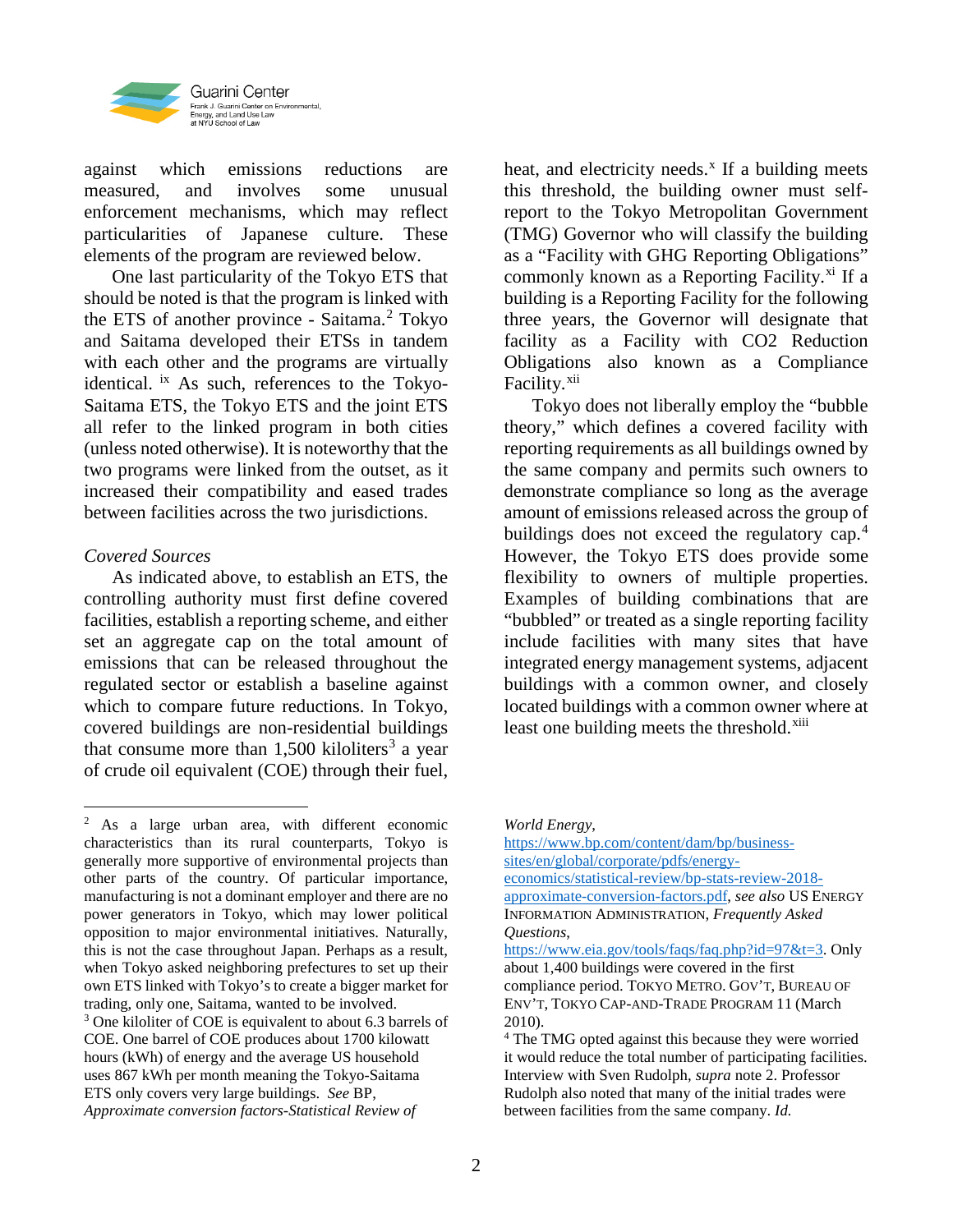

### *The Emissions Cap*

The Tokyo ETS used a somewhat distinctive approach to setting the emissions cap. Specifically, instead of setting a cap on the total amount of pollution that can be emitted in a sector and then dividing this amount among covered sources, the first step towards establishing Tokyo's cap was to set individualized emission limits for each building based on the amount of emissions it had released in the preceding years (more details on the baseline below). These individualized caps were then aggregated to determine the maximum amount that existing covered buildings were allowed to emit. $\frac{X}{Y}$  The final cap for the sector consisted of the aggregate cap for existing buildings plus a specified number of allowances for new buildings. $x<sup>v</sup>$ 

#### *The Baseline*

The Tokyo ETS aims to reduce energy consumption of covered sources by 30% from  $2000$  levels by  $2030$ .<sup>[xvi](#page-4-15)</sup> Defining " $2000$  levels" within the program is done by setting a baseline. Baseline setting for emissions programs often requires compromise between environmental advocates and the regulated industry; if the baseline is set too high, the program may not generate substantial reductions.

In Tokyo, each regulated facility has a unique initial baseline. Covered sources averaged three consecutive years of their emissions between 2002 and 2007 and that number was set as their pre-ETS baseline.<sup>[xvii](#page-4-16)</sup> Some scholars have raised the first compliance period,<sup>xviii</sup> because facilities the concern that this method of baseline setting contributed to an overestimati[o](#page-4-17)n of reduction in can count reductions made between 2007 and 2010 towards their reduction requirements under

<span id="page-2-0"></span> 5 Tokyo has widely promoted its aims of being carbon neutral for the 2020 games both in the actual events themselves and the preparations. TOKYO 2020, *Tokyo 2020 Announces Sustainability Plan and Guiding Principle "Be better, together - for the planet and the* 

the program. Others, however, argue that the benefits of political expediency and industry support that went hand-in-hand with this baseline method were worth the compromise.<sup>[xix](#page-4-18)</sup> Moreover, baseline setting is just one of many ways to signal the program's priorities. Opportunities to revise the reduction goals present themselves throughout the program and an industry-friendly baseline can be paired with bold reduction targets.<sup>[xx](#page-4-19)</sup>

# *Compliance Periods*

Achieving the programmatic goal of 30% emissions reduction in Tokyo by 2030 is measured in five-year compliance periods. In the first compliance period, 2010–2014, covered facilities were required to reduce emissions by 6- 8% from their respective baselines and in the second compliance period, 2015–2019, they were required to reduce their emissions by 15- 17% from their baseline. $x^{\text{xxi}}$  $x^{\text{xxi}}$  $x^{\text{xxi}}$  The third compliance period runs from 2020–2024, and the reduction goals are expected to be 25-27%.<sup>[xxii](#page-5-0)</sup>

Facilities are not allowed to borrow credits between compliance periods and were only allowed to bank credits betwe[e](#page-5-1)n the first and second compliance periods.<sup>xxiii</sup> Facilities have banked a large number of credits, which has caused some scholars, as well as the TMG, to worry that sources will lack adequate incentive to reduce emissions in the next period;<sup>[xxiv](#page-5-2)</sup> indeed, facilities have so many credits that they may be able to reach the 30% reduction target without making substantial new improvements.<sup>[xxv](#page-5-3)</sup> One creative solution to this problem that has been proposed is for companies to use some of their excess credits to offset travel to Tokyo for the Olympic Games.<sup>[5](#page-2-0)</sup>

*people,* [https://tokyo2020.org/en/news/notice/20180612-](https://tokyo2020.org/en/news/notice/20180612-02.html) [02.html](https://tokyo2020.org/en/news/notice/20180612-02.html) (last visited Apr. 17, 2019), *see also* Interview with Sven Rudolph, *supra*, note 2. Notably, it is unclear that building owners have an incentive to cooperate with this scheme and, at least in the American context, one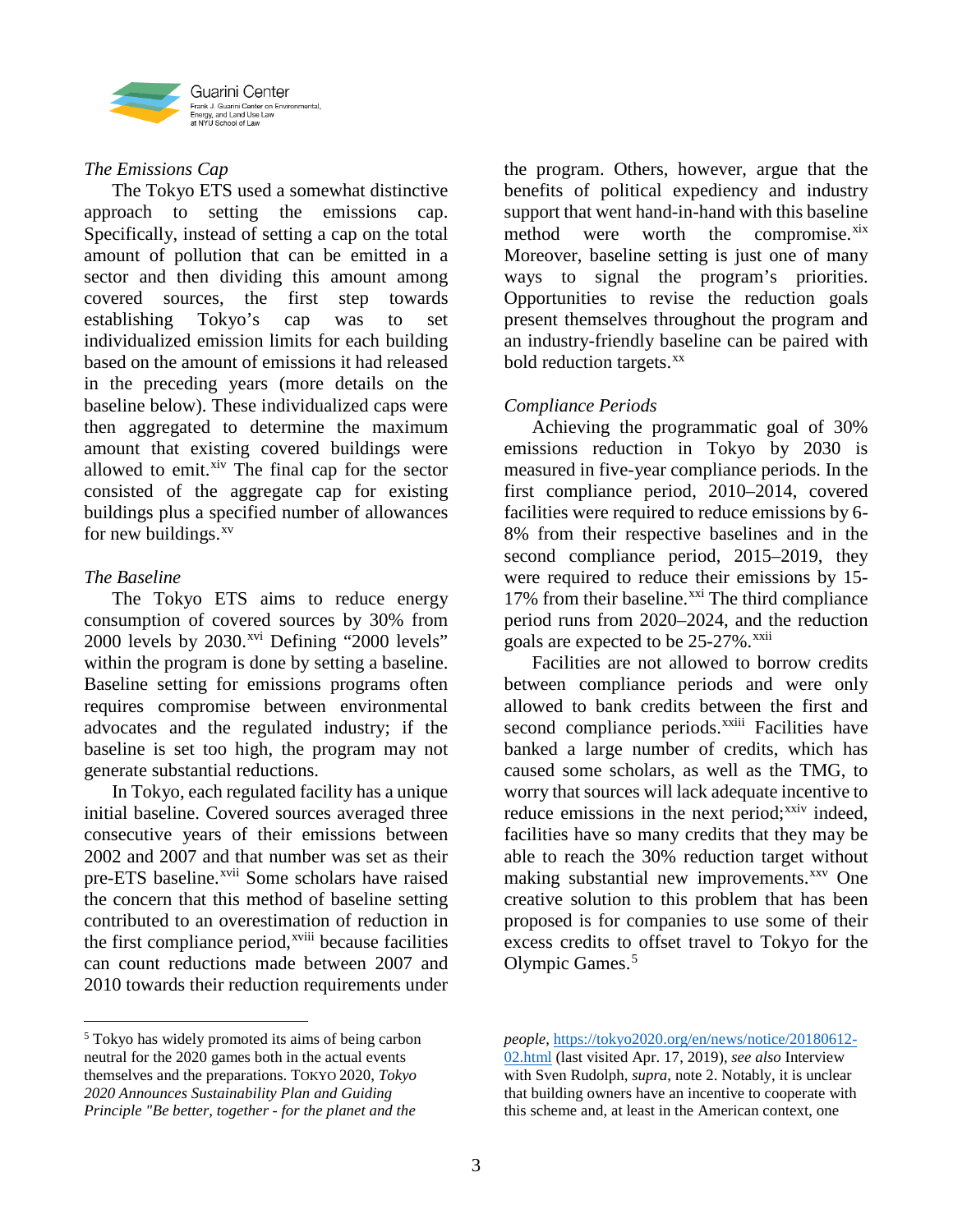

The fact that facilities have been able to bank so many credits indicates that there were abundant low-cost emissions reduction opportunities throughout Tokyo's building stock.<sup>[xxvi](#page-5-4)</sup> The TMG likes to point out that a minor upgrades.<sup>xxvii</sup> Cities looking to implement transitioned to efficient lighting<sup>xxviii</sup> may find less majority of reductions, up to 90%, made through the first compliance period were achieved through the introdu[ct](#page-5-5)ion of LED lights and other an ETS similar to Tokyo's that [h](#page-5-6)ave already low-cost opportunities for energy savings and therefore early emissions savings may be more expensive. For example, New York City adopted Local Law 88 in 2009, which requires common areas of residential buildings larger than 25,000 square feet and all areas of non-residential buildings larger than 25,000 square feet to update lighting in accordance with New York City Energy Conservation Code standards by 2025.<sup>[xxix](#page-5-7)</sup> Thus, many New York City buildings have already started implementing relatively low-cost energy savings and thus have less remaining low-hanging fruit to harvest.

### *Excess Emission Reduction Credits and Offsets*

As is typical of cap-and-trade programs, the Tokyo ETS allows sources to sell emissions permits to other sources. Credits can be sold by facilities that are reducing more than their obligation to facilities that are still emitting above their cap. Facilities reducing more than "Base-year emissions  $\times$  Compliance factor  $\times$ Elapsed years of the compliance period" can sell

 $\overline{a}$ 

excess credits up to one-half of the facilities baseline emissions. [6](#page-3-0) However, unlike some other first compliance period.<sup>xxxii</sup> emissions trading regimes, there is no centrally administered marketplace in which the permits can be exchanged. Facilities also must apply to the government to make a trade.<sup>[xxx](#page-5-8)</sup> This means the ETS does not rely on an open market platform to facilitate trades. Scholars noted that these were the least used type of credit or offset,<sup>[xxxi](#page-5-9)</sup> and even the TMG website claims that only 10% of reduction targets were met [t](#page-5-10)hrough trades in the

Notably, the TMG anticipated a slow start to the trading market and, starting in the first compliance period, they organized trading fairs several times a year to help facilitate trades between companies.<sup>xxxiii</sup> Trades eventually in 2015.<sup>7, xxxi[v](#page-5-12)</sup> According to at least one scholar, picked up steam and 521,000 credits were traded Tokyo was not particularly bothered by the illiquidity of its trading market because the main focus of the ETS was to reduce carbon emissions and they were less concerned with ensuring that such reductions were achieved at least cost; setting up an efficient market that would minimize compliance costs was a secondary objective and since building owners have generally succeeded in reducing emissions without incurring substantial expense, there has been little political pressure to revise this part of the system.<sup>[xxxv](#page-5-13)</sup>

In addition to the excess emissions reduction credits, the ETS has offset credits that facilities can use to reach their reduction goals. These

[Trade\\_Program\\_detailed\\_ver.pdf.](http://www.kankyo.metro.tokyo.jp/en/about_us/videos_documents/documents_1.files/Tokyo_Cap-and-Trade_Program_detailed_ver.pdf)

could anticipate substantial backlash and potential legal consequences if a government were to require permits to be devoted to this purpose.

<span id="page-3-1"></span><span id="page-3-0"></span><sup>6</sup> For example, if a facility's baseline is 10,000 tons of carbon emissions per year, and their compliance factor is 8%, it must reduce more than 800 tons in the first year to sell excess credits and more than 1,600 tons total by the end of the second year. If the facility reduces 2,000 tons by the end of the second year, it will have 400 tons worth of credits to sell. The facility would not be able to sell or trade credits worth more than 4,200 tons of emissions any

given year. *See* TOKYO METRO. GOV'T, BUREAU OF ENVI., *"Tokyo Cap-and-Trade Program" for Large Facilities*, 38 (Mar. 30, 2012),

[http://www.kankyo.metro.tokyo.jp/en/about\\_us/videos\\_do](http://www.kankyo.metro.tokyo.jp/en/about_us/videos_documents/documents_1.files/Tokyo_Cap-and-Trade_Program_detailed_ver.pdf) [cuments/documents\\_1.files/Tokyo\\_Cap-and-](http://www.kankyo.metro.tokyo.jp/en/about_us/videos_documents/documents_1.files/Tokyo_Cap-and-Trade_Program_detailed_ver.pdf)

 $7$  For reference, in Saitama, in the first compliance period a total of 200,000 credits were traded with a majority of companies trading between 100 and 1,000 credits in a trade. Interview with Sven Rudolph, *supra* note 2.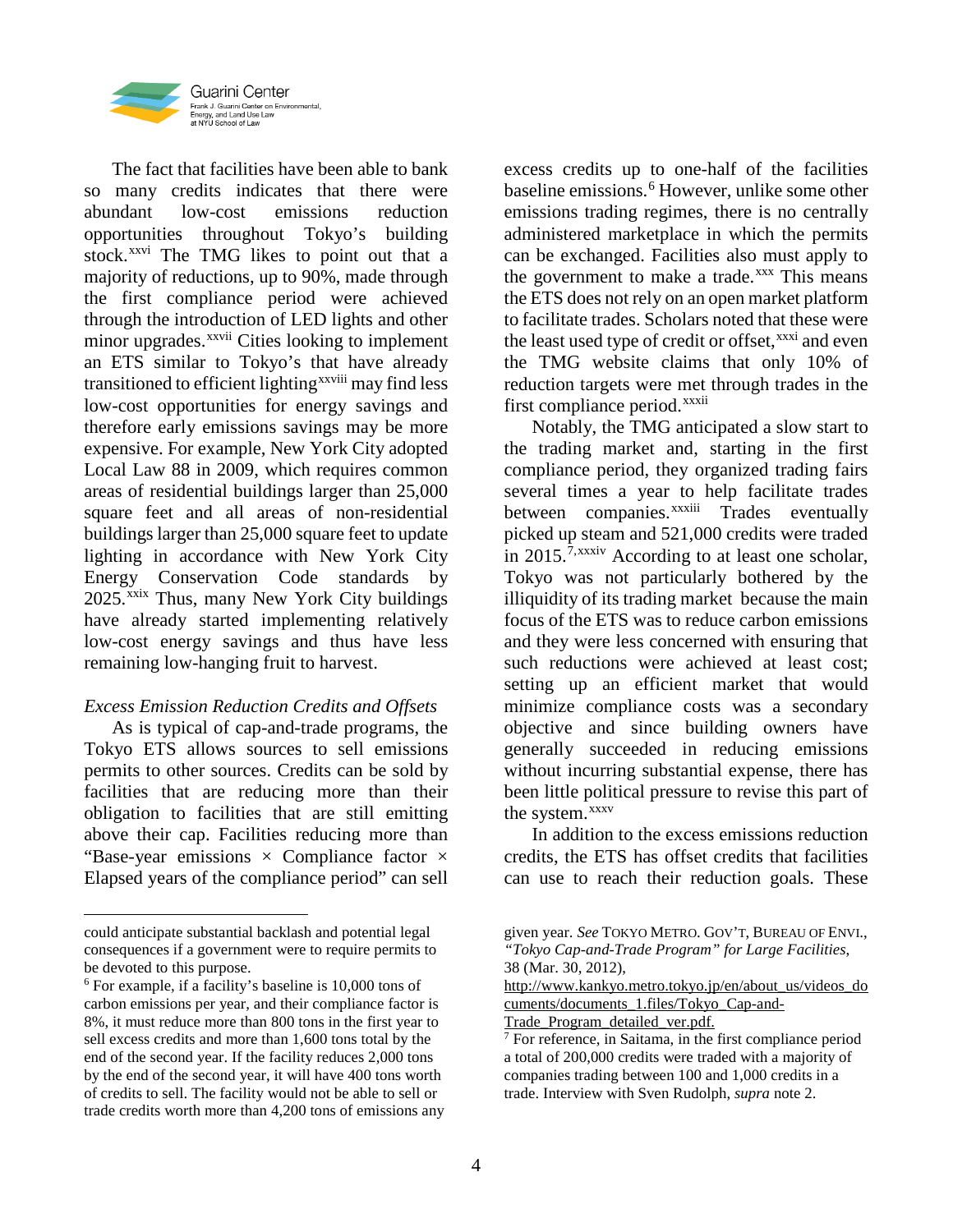

<span id="page-4-3"></span><span id="page-4-2"></span><span id="page-4-1"></span><span id="page-4-0"></span>offset credits likely provided an additional reason for why firms did not need to trade excess emissions credits, especially in the first compliance period. The program [ma](#page-5-14)kes four types of offset credits available.<sup>xxxvi</sup> The first is issued through a green certification. XXXVii The ETS.<sup>xxxviii</sup> The last two type of offsets, the the linked prefecture of Saitama. XXXiX The offset type of offset is a Renewable Energy credit [wh](#page-5-15)ich second type is Small and Medium Sized credit which encourages reductions by facilities that are too small to be covered (buildings that emit less than 1,5[00](#page-5-16) kL COE) to participate in the Outside Tokyo credits and the Saitama credits, works similarly to the Small and Medium credits but are between firms outside of the [c](#page-5-17)ity or with credits add more flexibility to the ETS and arguably brings it more in line with the economic theory that undergirds cap-and-trade schemes.

# <span id="page-4-8"></span><span id="page-4-7"></span><span id="page-4-6"></span><span id="page-4-5"></span><span id="page-4-4"></span>*Enforcement*

<span id="page-4-20"></span><span id="page-4-19"></span><span id="page-4-18"></span><span id="page-4-17"></span><span id="page-4-16"></span><span id="page-4-15"></span><span id="page-4-14"></span><span id="page-4-13"></span><span id="page-4-12"></span><span id="page-4-11"></span><span id="page-4-10"></span><span id="page-4-9"></span>Once covered facilities are familiar with the parameters of participating in the program, they must also understand the consequences of violating the terms of the program. Enforcement is one of a few elements where Saitama and Tokyo differ. In Tokyo, after the first compliance period, non-compliant facilities faced additional reduction obligations. If a firm does not meet its reduction goal through lowering emissions or purchasing credits during the first period, their shortfall is multiplied by 1.3, increasing their total reduction requirement for the period.<sup>[xl](#page-5-18)</sup> The TMG ordered non-compliant firms to achieve that increased reduction goal—of shortfall  $\times$  1.3 reduction—by a new Order Fulfillment Deadline.<sup>[xli](#page-5-19)</sup> The TMG defines the Order Fulfillment Deadline as a reasonable deadline after the compliance period ends for the firm to reach their shortfall plus penalty.<sup>[xlii](#page-5-20)</sup> Subsequent compliance periods impose additional penalties on non-compliant firms. In particular, in addition to the increased reductions outlined above, noncompliant facilities for that period will be

 $4,528$ .  $x$ liii publicly named and ordered to pay the monetary equivalent of the reduction shortage and/or be subject t[o](#page-5-21) fines up to JPY 500,000 (USD In Saitama, there are no fines or additional reduction mandates for noncompliance, however, there is a risk of being publicly named which has proven to be an effective compliance mechanism.<sup>[xliv](#page-6-0)</sup>

Notably, the ETS also employs some positive enforcement mechanisms. For instance, some of the top performing buildings have been called out by the government since the beginning of the program, which is believed to be powerful motivator.<sup>[xlv](#page-6-1)</sup> They are included in lists such as the *Low Emissions Buildings Top30 in Tokyo,*  which recognized buildings that reduced more than 20% of emissions in the summer following the 2011 earthquake, and the *Tokyo Green Building Report 2015* which listed the buildings certified as top-level facilities under the program.<sup>[xlvi](#page-7-0)</sup>

# **IV. Outcomes and Effectiveness of the ETS**

The ETS has been successful in achieving its primary goal of reducing carbon emissions, evidenced by many participating buildings not only meeting but exceeding reduction goals to date. In 2016, over 90% of facilities met or surpassed their targets from the first compliance phase and a majority of them had already met their obligations for t[he](#page-7-1) second compliance period ending in 2019.<sup>xlvii</sup> However, it took quite technology, like LED lights. Xlviii If a city like some time for trading between facilities to become an important component of the program. The pace is partially explained by the fact that the ETS did not establish an open market platform, such as a stock market, on which permits could be traded but opted instead to rely on bilateral trades as detailed above. It is also important to note that a large portion of reductions achieved in Tokyo have been through imp[l](#page-7-2)ementing new New York, which has already made meaningful headway towards improving lighting, were to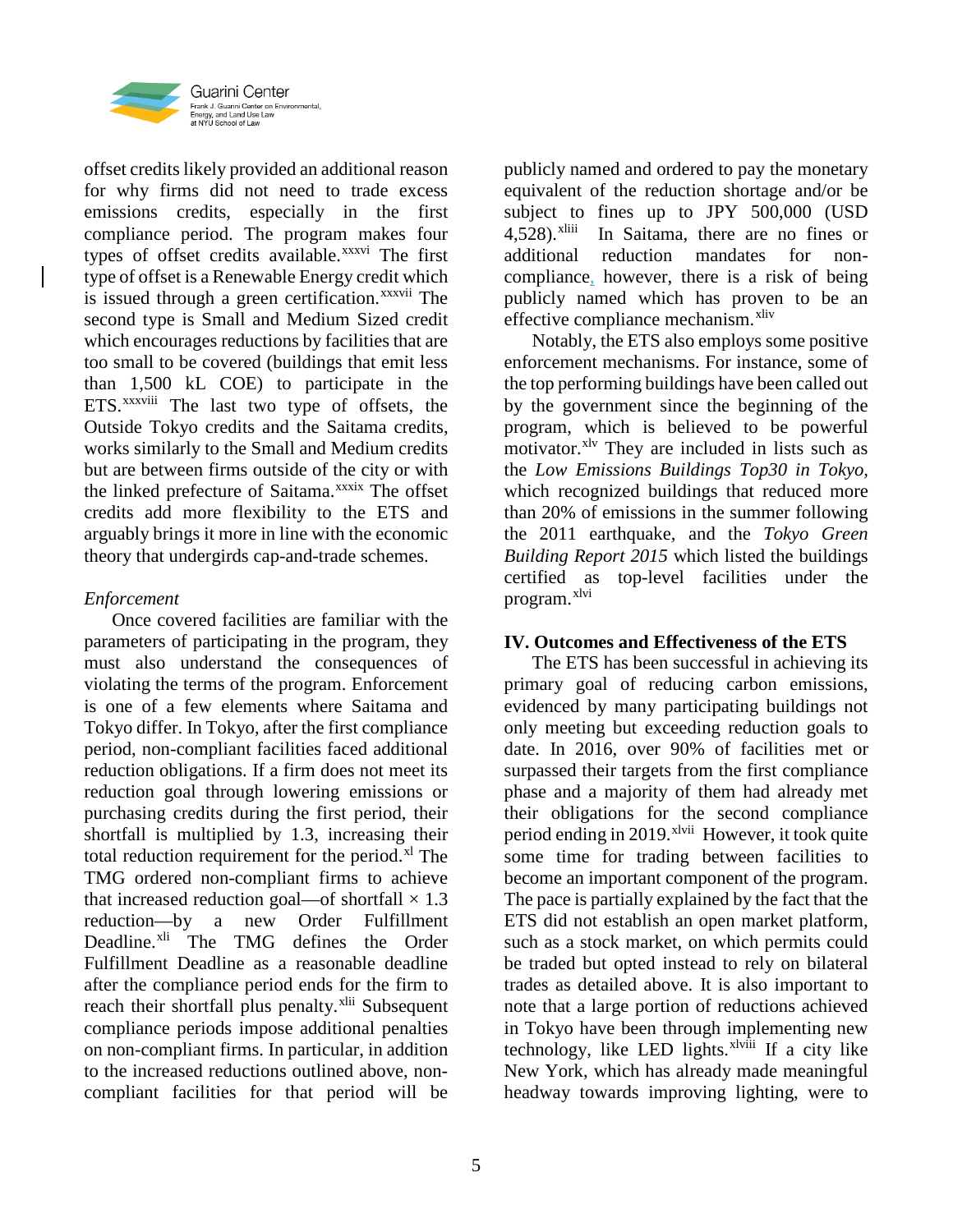

<span id="page-5-0"></span>implement an ETS, it may need the cost efficiencies that come from a strong emissions trading market since it could not necessarily rely primarily on the same low-cost options as Tokyo.

<span id="page-5-5"></span><span id="page-5-4"></span><span id="page-5-3"></span><span id="page-5-2"></span><span id="page-5-1"></span>Two other factors that contributed to Tokyo's early success were the high baselines discussed above and the 2011 earthquake. The earthquake had an impact on the program in two ways. First, the initial earthquake caused power disruptions throughout the region. Second, once power was restored, the government-imposed power reduction requirements to prevent blackouts in the months following.<sup>[xlix](#page-7-3)</sup> It should be noted that the ETS was implemented before the Earthquake and the reductions following the earthquake continued even after the government-imposed power reductions were lifted, evidence that it was the ETS that most significantly contributed to the reductions in the first comp[l](#page-7-4)iance period,<sup>1</sup> and that the earthquake simply accelerated what the ETS had planned.

#### <span id="page-5-9"></span><span id="page-5-8"></span><span id="page-5-7"></span><span id="page-5-6"></span>**V. Conclusion**

<span id="page-5-21"></span><span id="page-5-20"></span><span id="page-5-19"></span><span id="page-5-18"></span><span id="page-5-17"></span><span id="page-5-16"></span><span id="page-5-15"></span><span id="page-5-14"></span><span id="page-5-13"></span><span id="page-5-12"></span><span id="page-5-11"></span><span id="page-5-10"></span>The Tokyo ETS has proven that emissions trading regimes can be successfully adopted to end-users of electricity, including buildings. Municipalities interested in implementing similar systems should thus be heartened by Tokyo's experience. However, Tokyo's experience also suggests areas that other cities can improve upon. Of particular importance, jurisdictions looking to benefit from the savings that market mechanisms can generate may want to encourage more trading between covered facilities from the outset, perhaps through the creation of a public exchange, instead of relying on bilateral trades. Other cities may also want to impose more stringent limits on the number of permits facilities can bank in order to avoid undermining the incentives for reductions in subsequent periods. Finally, countries with industries that are less motivated by public

shaming may want to increase their enforcement mechanisms.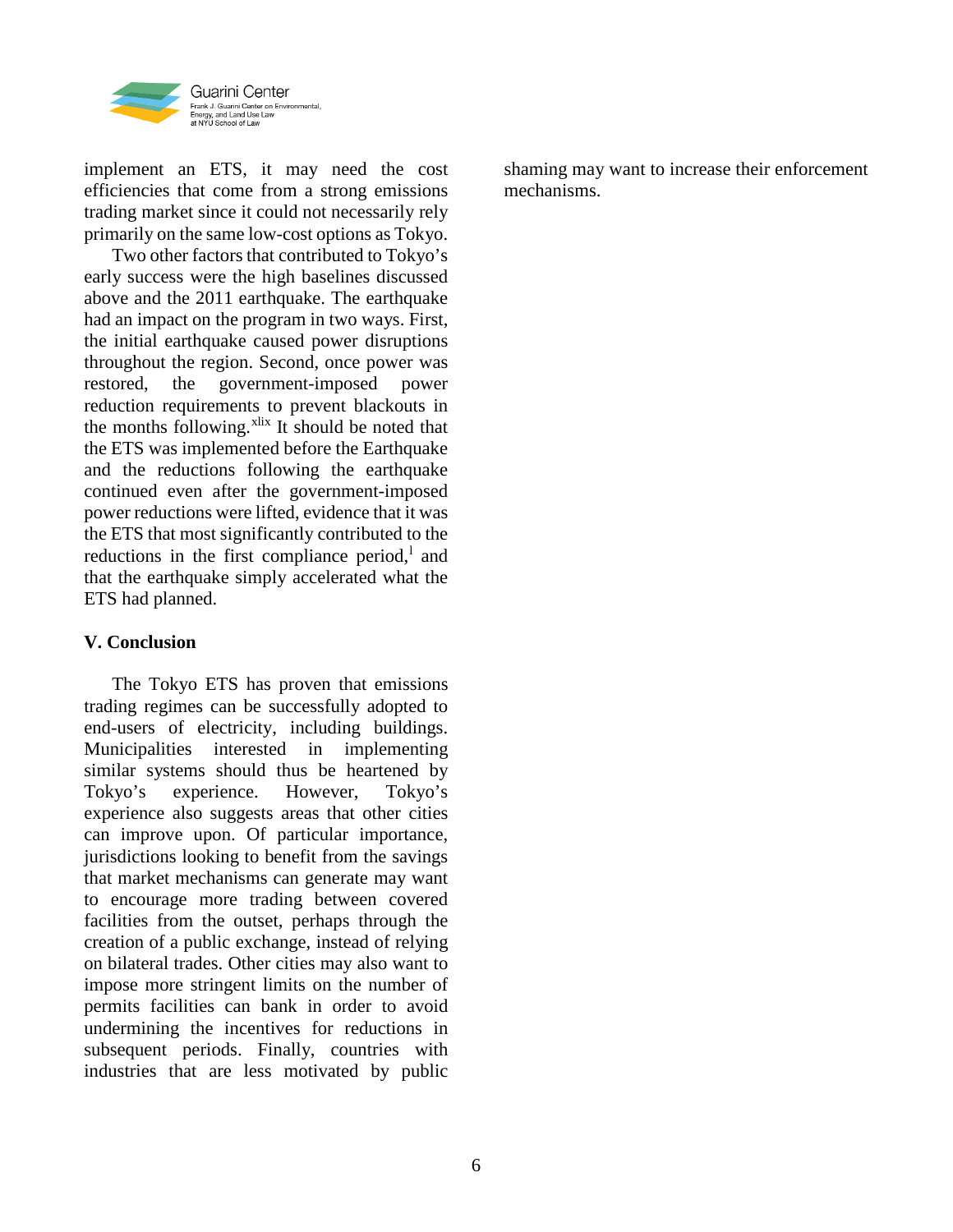

<span id="page-6-0"></span><sup>i</sup> Masayo Wakabayashi & Osamu Kimura, *The Impact of the Tokyo Metropolitan Emissions Trading Scheme on reducing greenhouse gas emissions: findings from a facility-based study*, 18 CLIMATE POL'Y 1028 (2018). ii *Id.*

<span id="page-6-1"></span>iii Sven Rudolph & Toru Morotomi, *Acting Local! An Evaluation of the First Compliance Period of Tokyo's Carbon Market*, 10 CARBON & CLIMATE L. REV. 75 (2016).

iv For a review of the cost-efficiencies that emissions trading can provide, *see* Bruce A. Ackerman & Richard B. Stewart, *Reforming Environmental Law* 37 STAN. L. REV. 1333, 1342-1351 (1985).

<sup>v</sup> ENVTL. DEFENSE FUND, *How cap and trade works*, <https://www.edf.org/climate/how-cap-and-trade-works> (last visited Apr. 17, 2019).

vi *Id.* 

vii *Id.*

 $\overline{a}$ 

viii EVNTL. PROT. AGENCY, *Acid Rain Program*,

<https://www.epa.gov/airmarkets/acid-rain-program> (last visited Apr. 17, 2019).

ix Sven Rudolph & Takeshi Kawakatsu, *The Tokyo-Saitama Emissions Trading Scheme – An Example for Successful Linking*. CARBON AND CLIMATE L. REV. 13(2) (forthcoming) [hereinafter *Tokyo-Saitama ETS*].

<sup>x</sup> TOKYO METRO. GOV'T, BUREAU OF ENV'T, *"Tokyo Cap-and-Trade Program" for Large Facilities*, 13 (Mar. 30, 2012)

[http://www.kankyo.metro.tokyo.jp/en/about\\_us/videos\\_do](http://www.kankyo.metro.tokyo.jp/en/about_us/videos_documents/documents_1.files/Tokyo_Cap-and-Trade_Program_detailed_ver.pdf) [cuments/documents\\_1.files/Tokyo\\_Cap-and-](http://www.kankyo.metro.tokyo.jp/en/about_us/videos_documents/documents_1.files/Tokyo_Cap-and-Trade_Program_detailed_ver.pdf)

[Trade\\_Program\\_detailed\\_ver.pdf.](http://www.kankyo.metro.tokyo.jp/en/about_us/videos_documents/documents_1.files/Tokyo_Cap-and-Trade_Program_detailed_ver.pdf)

xi *Id.* 

xii *Id.*

xiii *Id.* at 14.

xiv Rudolph & Morotomi, *supra* note iii, at 76. xv Sven Rudolph & Takeshi Kawakatsu, *Tokyo's* 

*Greenhouse Gas Emissions Trading Scheme: A Model for Sustainable Megacity Carbon Markets?* MAGKS JOINT

DISCUSSION PAPER SERIES IN ECONOMICS, No. 25-2012

(2012) [hereinafter *Tokyo's Greenhouse ETS*].

xvi Wakabayashi, *supra* note i, at 1028.

xvii *Id.* 

xviii *Id.* at 1029.

xix Skype interview with Sven Rudolph, Assoc. Prof., Kyoto Univ. (Apr. 10, 2019).

xx *Id.*

xxi INT'L CARBON ACTION P'SHIP, *Japan - Tokyo Capand-Trade Program*,

[https://icapcarbonaction.com/en/?option=com\\_etsmap&ta](https://icapcarbonaction.com/en/?option=com_etsmap&task=export&format=pdf&layout=list&systems%5b%5d=51) [sk=export&format=pdf&layout=list&systems\[\]=51](https://icapcarbonaction.com/en/?option=com_etsmap&task=export&format=pdf&layout=list&systems%5b%5d=51) (last visited Apr. 17, 2019).

xxii *Id.*

xxiii Stefano De Clara et al., *The World's Carbon Markets: A Case Study Guide to Emissions Trading*, INT'L

EMISSIONS TRADING ASS'N,

[https://www.ieta.org/resources/Resources/Case\\_Studies\\_](https://www.ieta.org/resources/Resources/Case_Studies_Worlds_Carbon_Markets/2015/tokyo_case_study_may2015.pdf) Worlds Carbon Markets/2015/tokyo case\_study\_may20 [15.pdf](https://www.ieta.org/resources/Resources/Case_Studies_Worlds_Carbon_Markets/2015/tokyo_case_study_may2015.pdf) (last updated May 2015).

xxiv Interview with Sven Rudolph, *supra*, note xix.

xxv *Id.*

xxvi Interview with Sven Rudolph, *supra*, note xix. xxvii *See* TOKYO METRO. GOV'T, *Tokyo Cap-and-Trade Program: All covered facilities achieve their CO2 emission reductions for the first compliance period*, Nov. 16, 2016,

http://www.metro.tokyo.jp/english/topics/2016/161116.ht ml.

xxviii *Id.*

xxix NYC MAYOR'S OFFICE OF SUSTAINABILITY, *LL88: Lighting Upgrades & Sub-metering*,

<https://www1.nyc.gov/html/gbee/html/plan/ll88.shtml> (last visited Apr. 24, 2019).

xxx Wakabayashi, *supra* note i, at 1033.

xxxi Yuko Nishida et al., *Alternative Building Emission-Reduction Measure: Outcomes from the Tokyo Cap-and-Trade Program*, 44 BUILDING RES. & INFO. 644 (2016) (noting that the excess emissions reduction program was supplemental).

xxxii TOKYO METRO. GOV'T, *Tokyo Cap-and-Trade Program: All covered facilities achieve their CO2 emission reductions for the first compliance period*, Nov. 16, 2016,

http://www.metro.tokyo.jp/english/topics/2016/161116.ht ml.

xxxiii Interview with Sven Rudolph, *supra* note xix. xxxiv Rudolph & Morotomi, *supra* note iii.

xxxv Interview with Sven Rudolph, *supra* note xix.

xxxvi Wakabayashi, supra note i, at 1033.

xxxviii *Id.*

xxxix *Id.*, *see also* INT'L CARBON ACTION P'SHIP, *supra*  note xxi.

xl INT'L CARBON ACTION P'SHIP, *supra* note xxi.

xli TOKYO METRO. GOV'T, BUREAU OF ENV'T, *"Tokyo Cap-and-Trade Program" for Large Facilities*, 13 (Mar. 30, 2012)

[http://www.kankyo.metro.tokyo.jp/en/about\\_us/videos\\_do](http://www.kankyo.metro.tokyo.jp/en/about_us/videos_documents/documents_1.files/Tokyo_Cap-and-Trade_Program_detailed_ver.pdf) [cuments/documents\\_1.files/Tokyo\\_Cap-and-](http://www.kankyo.metro.tokyo.jp/en/about_us/videos_documents/documents_1.files/Tokyo_Cap-and-Trade_Program_detailed_ver.pdf)

[Trade\\_Program\\_detailed\\_ver.pdf.](http://www.kankyo.metro.tokyo.jp/en/about_us/videos_documents/documents_1.files/Tokyo_Cap-and-Trade_Program_detailed_ver.pdf)

xlii *Id.*

xliii INT'L CARBON ACTION P'SHIP, *supra* note xxi; TOKYO METRO. GOV'T, "*Tokyo Cap-and-Trade Program" for* 

xxxvii *Id.*